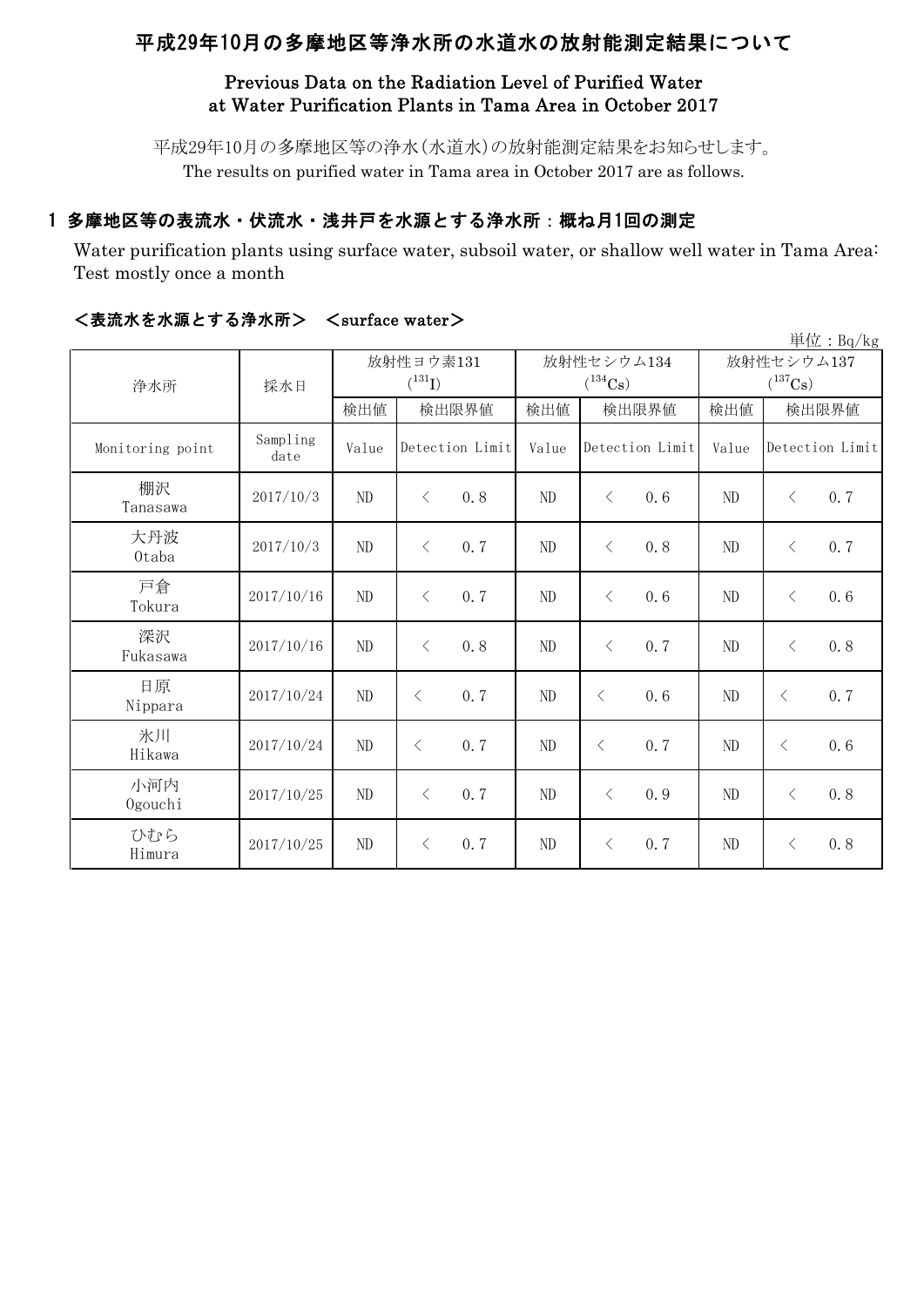## <伏流水を水源とする浄水所> <subsoil water>

|                       |                  |                          |           |                 |                            |           |                 |                                     |           | 单位: Bq/kg       |
|-----------------------|------------------|--------------------------|-----------|-----------------|----------------------------|-----------|-----------------|-------------------------------------|-----------|-----------------|
| 浄水所                   | 採水日              | 放射性ヨウ素131<br>$(^{131}I)$ |           |                 | 放射性セシウム134<br>$(^{134}Cs)$ |           |                 | 放射性セシウム137<br>$(^{137}\mathrm{Cs})$ |           |                 |
|                       |                  | 検出値                      | 検出限界値     |                 | 検出値                        | 検出限界値     |                 | 検出値                                 | 検出限界値     |                 |
| Monitoring point      | Sampling<br>date | Value                    |           | Detection Limit | Value                      |           | Detection Limit | Value                               |           | Detection Limit |
| 二俣尾<br>Futamatao      | 2017/10/2        | ND                       | $\lt$     | 0.6             | ND                         | $\langle$ | 0.7             | ND                                  | $\lt$     | 0.7             |
| 沢井第一<br>Sawaidaiichi  | 2017/10/2        | ND                       | $\langle$ | 0.6             | ND                         | $\lt$     | 0.8             | ND                                  | $\lt$     | 0.6             |
| 千ヶ瀬第二<br>Chigasedaini | 2017/10/4        | ND                       | $\langle$ | 0.7             | ND                         | $\langle$ | 0.7             | ND                                  | $\lt$     | 0.9             |
| 御岳山<br>Mitakesann     | 2017/10/4        | $\rm ND$                 | $\lt$     | 0.7             | ND                         | $\lt$     | 0.9             | ND                                  | $\lt$     | 0.8             |
| 高月<br>Takatsuki       | 2017/10/11       | ND                       | $\langle$ | 0.8             | ND                         | $\lt$     | 0.6             | ND                                  | $\lt$     | 0.7             |
| 日向和田<br>Hinatawada    | 2017/10/12       | ND                       | $\lt$     | 0.7             | ND                         | $\langle$ | 0.6             | ND                                  | $\lt$     | 0.7             |
| 成木<br>Nariki          | 2017/10/12       | ND                       | $\langle$ | 0.6             | ND                         | $\lt$     | 0.7             | ND                                  | $\langle$ | 0.7             |

## <地下水(浅井戸)を水源とする浄水所> <shallow well>

単位:Bq/kg

|                    | 採水日              |       | 放射性ヨウ素131       |       | 放射性セシウム134      | 放射性セシウム137   |                 |  |
|--------------------|------------------|-------|-----------------|-------|-----------------|--------------|-----------------|--|
| 浄水所                |                  |       | $(^{131}I)$     |       | $(^{134}Cs)$    | $(^{137}Cs)$ |                 |  |
|                    |                  | 検出値   | 検出限界値           | 検出値   | 検出限界値           | 検出値          | 検出限界値           |  |
| Monitoring point   | Sampling<br>date | Value | Detection Limit | Value | Detection Limit | Value        | Detection Limit |  |
| 上石原<br>kamiisihara | 2017/10/3        | ND    | 0.6             | ND    | 0, 6            | ND           | 0.6             |  |
| 上代継<br>Kamiyotsugi | 2017/10/25       | ND    | 0.5             | ND    | 0.5             | ND           | 0.6             |  |
| 大久野<br>Oguno       | 2017/10/25       | ND    | 0.6             | ND    | 0.5             | ND           | 0.6             |  |